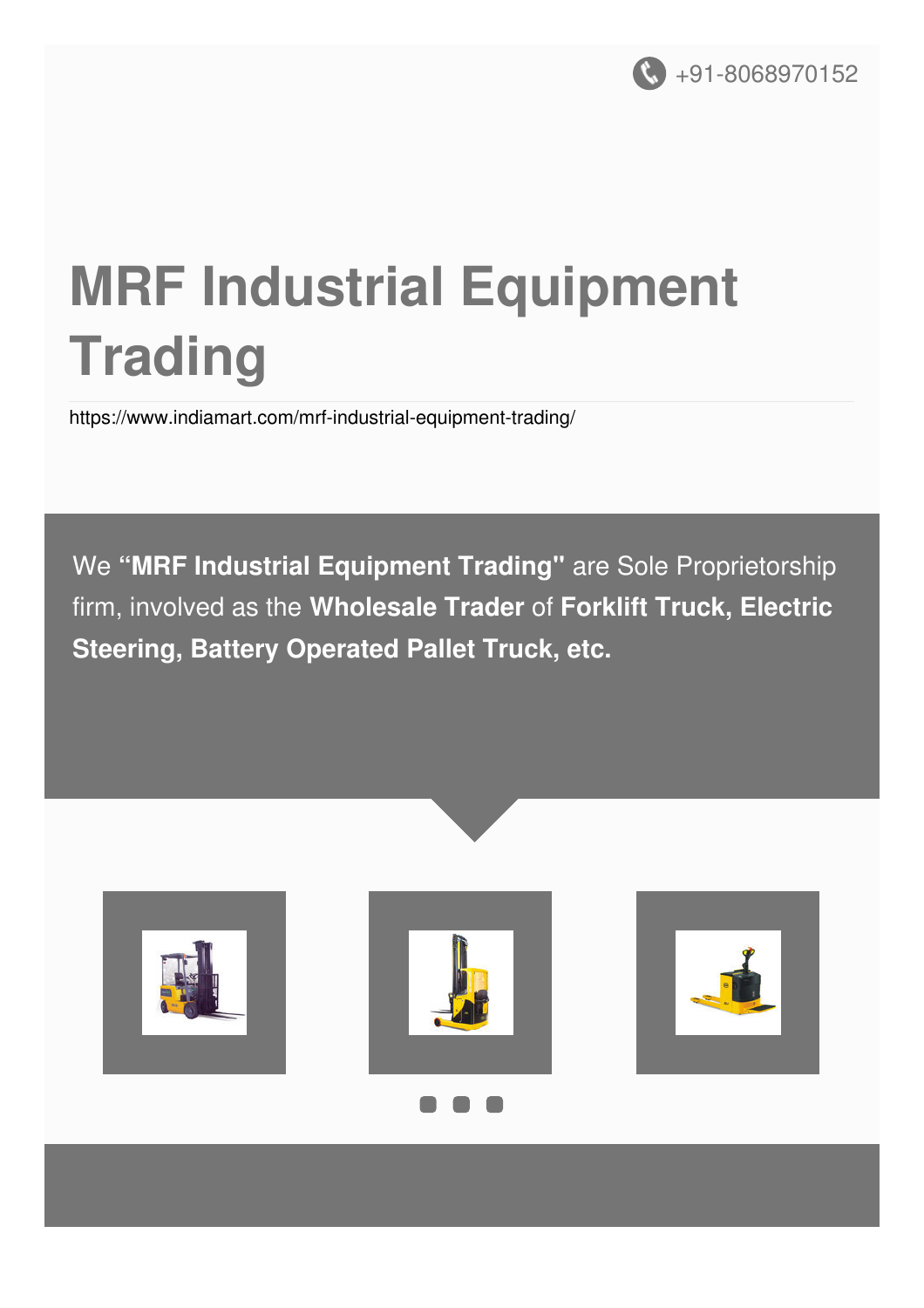### About Us

Established in the year **2015** at **Patna, Bihar, India**, we **"MRF Industrial Equipment Trading"** are Sole Proprietorship firm, involved as the **Wholesale Trader** of **Forklift Truck, Electric Steering, Battery Operated Pallet Truck, etc.** All our products are getting widely acclaimed among the large clientele for their exclusive designs, superior quality, and reliability. Apart from this, our ability to maintain timelines as well as quality in the assortment, providing cost effective solutions and assurance to make timely shipment of the orders placed by customers have assisted us positioning our name in the list of top-notch companies of the industry.

#### **For more information, please visit**

<https://www.indiamart.com/mrf-industrial-equipment-trading/profile.html>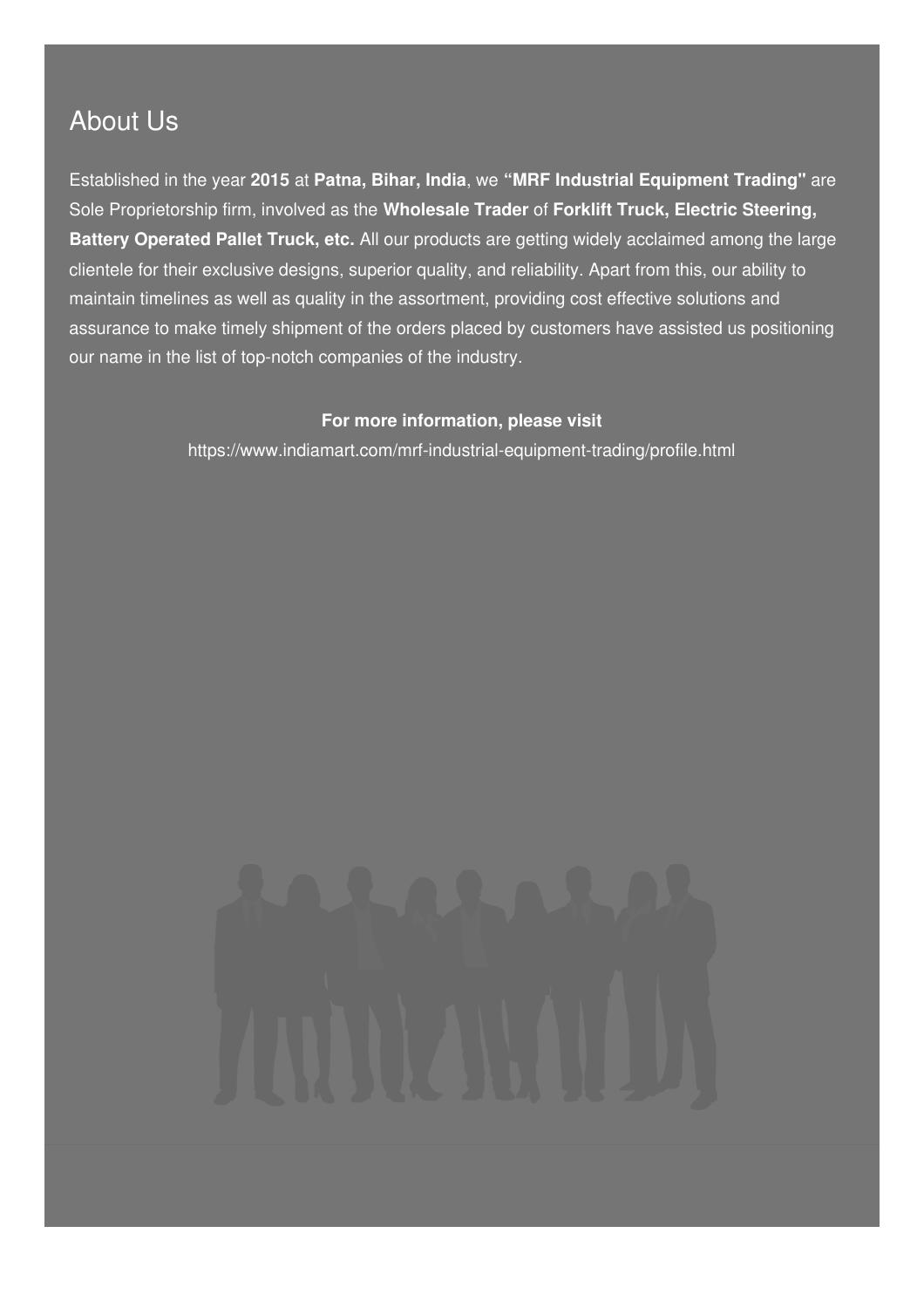#### **FORKLIFT TRUCK**



**Battery Operated Forklift Truck** 



2500Kg Battery Operated Forklift Truck



5 Ton Fluid Coupling Diesel Forklift Truck



Fluid Coupling Diesel Forklift Truck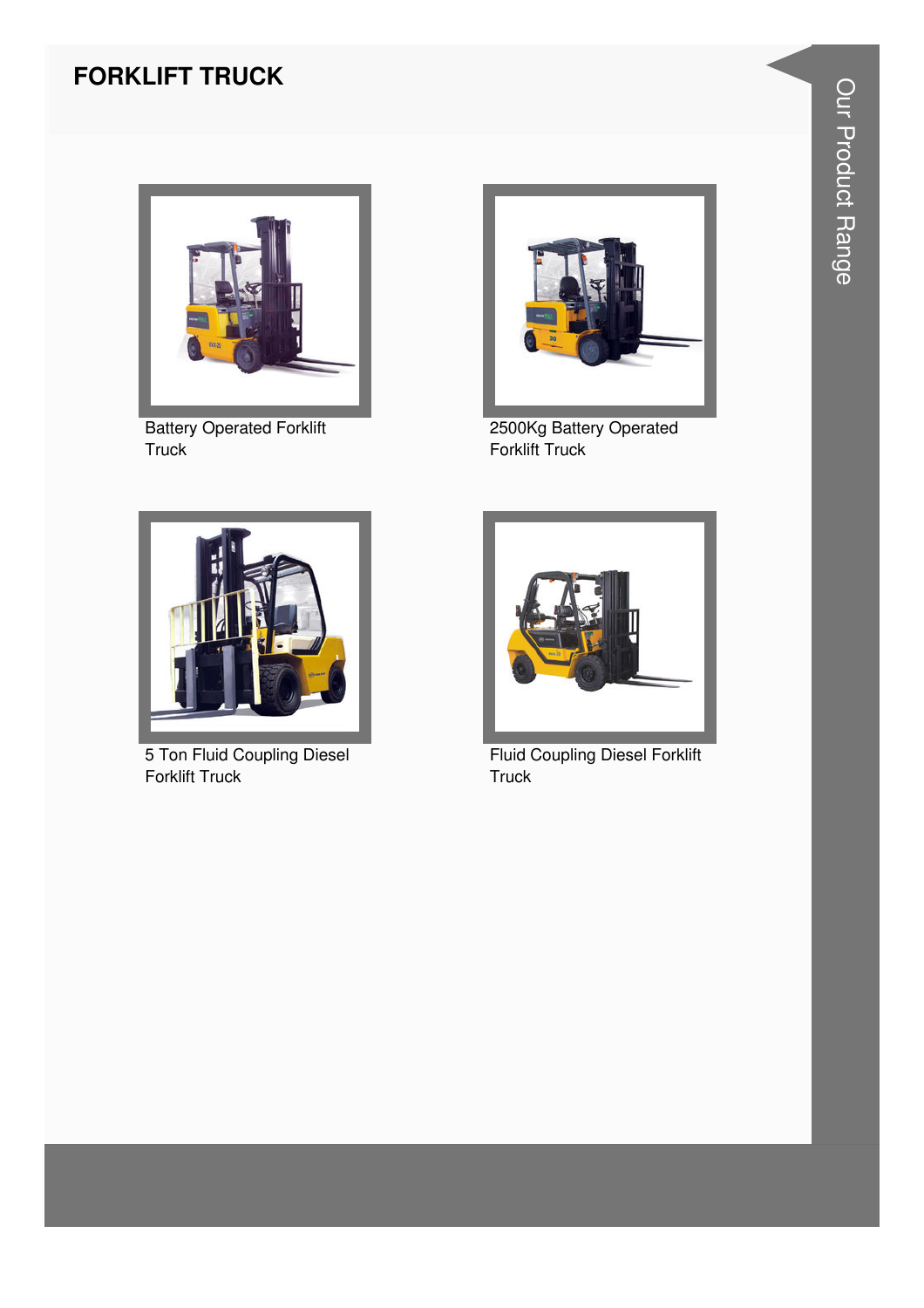#### **OTHER PRODUCTS:**



**Automatic Diesel Forklift Truck** 



1.6 Ton Capacity Reach Truck



**Battery Operated Pallet Truck** 



**Battery Operated Stacker With** Electric Steering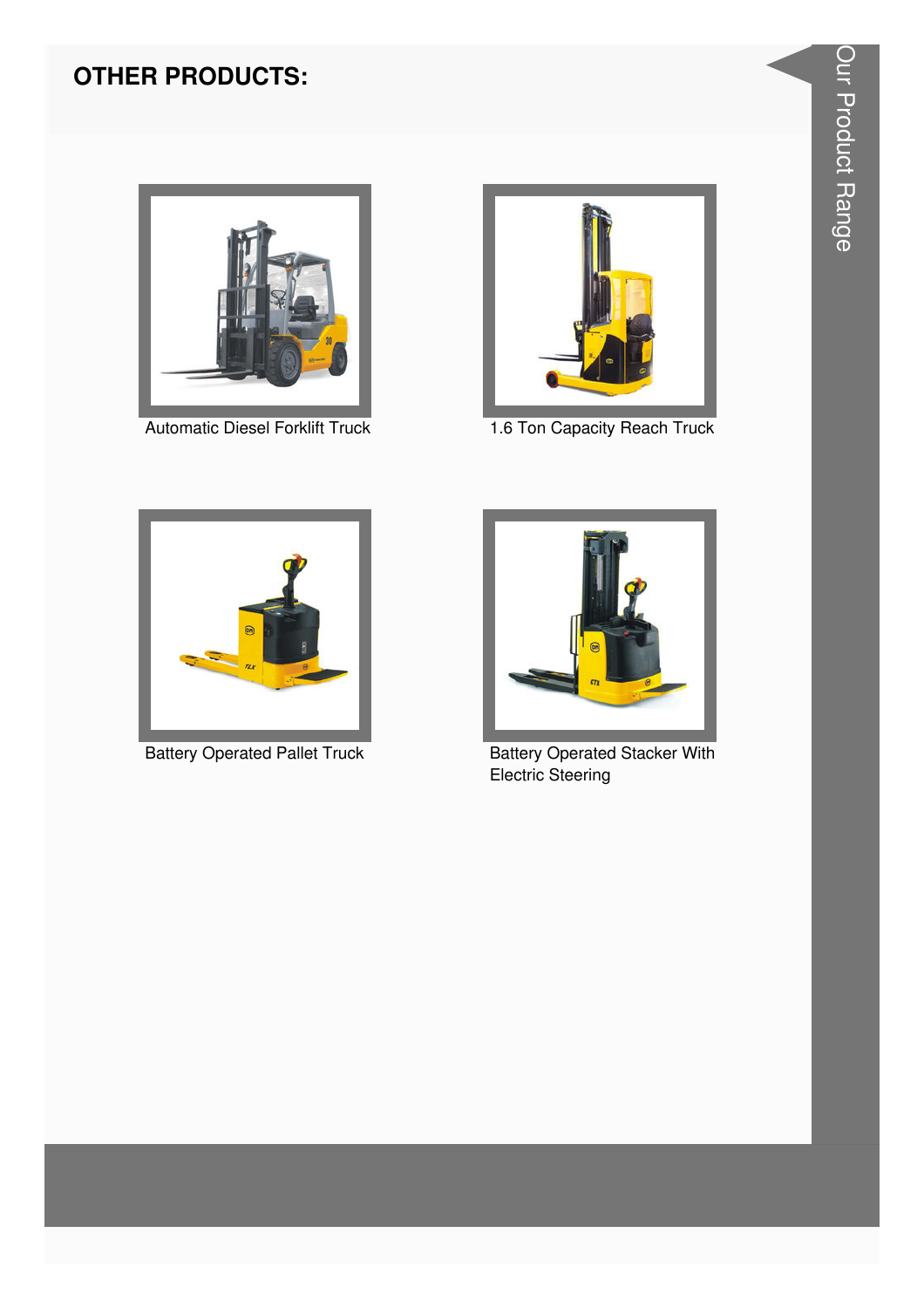## Factsheet

| Year of Establishment            | $\div$ 2015      |
|----------------------------------|------------------|
| <b>Nature of Business</b>        | : Wholesaler     |
| <b>Total Number of Employees</b> | : Upto 10 People |